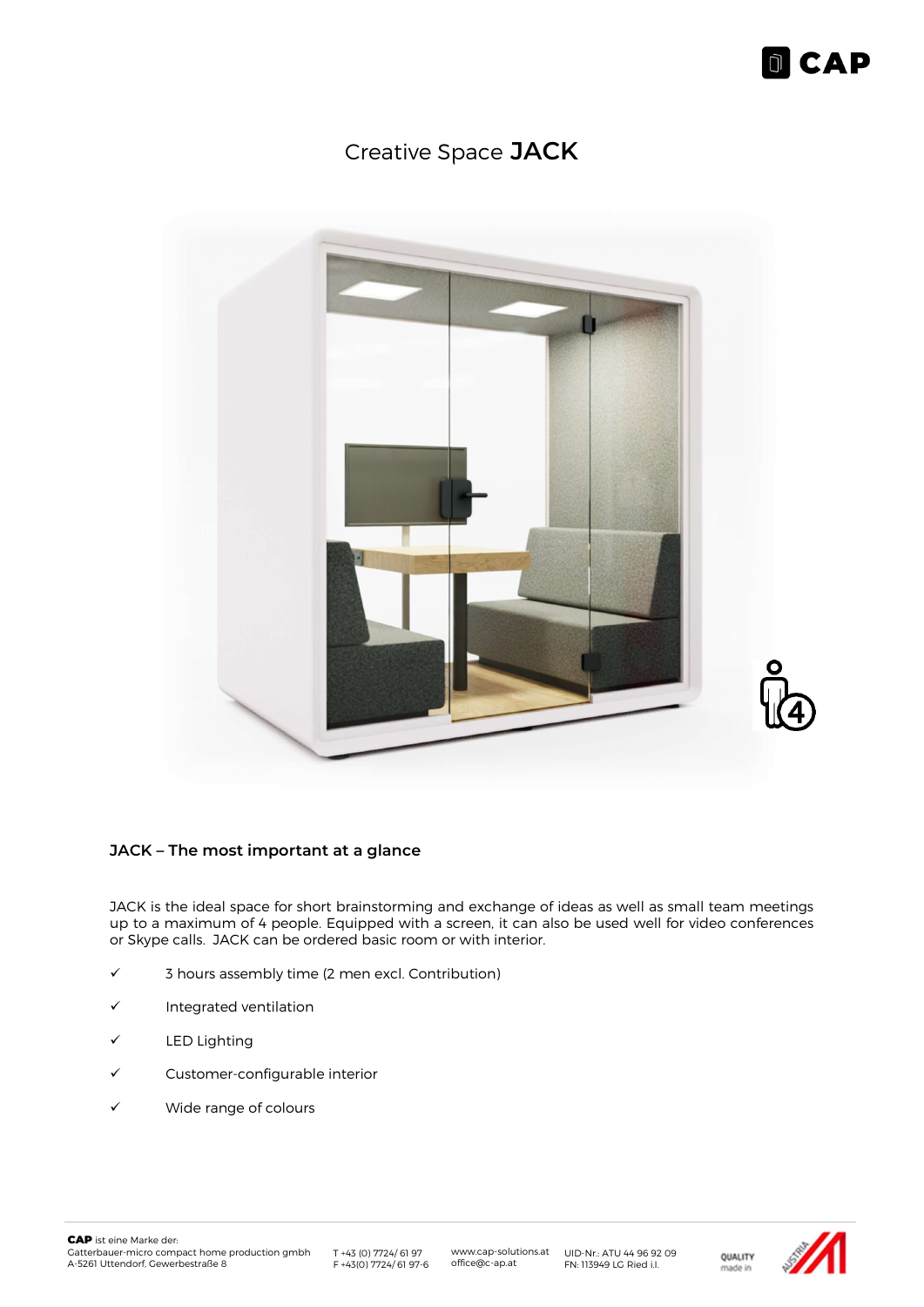

### JACK - Standard equipment

- $\checkmark$  High-quality materials for optimum sound insulation
- $\checkmark$  Multi-layer structure in timber construction with sound insulation insert
- All-glass door leaf made of ESG 10 mm, polished edges, with frame and stop seal, opening outwards, with Niro pusher set and automatic lowering seal on the bottom
- Replaceable sound absorbers with fabric wallpaper
- $\checkmark$  Automatic LED recessed ceiling light
- $\checkmark$  Automatic ventilation by an exhaust fan with 5 min. follow-up time
- Detector
- 2-fold frame power strip

## JACK - Dimensions

- $\checkmark$  External dimensions W 220 x D 140 x H 220 cm
- Internal dimensions: W 205 x D 125 x H 210 cm



#### JACK - Color Selection

- $\checkmark$  Shape: All standard RAL colours (silk matt)
- Carpet: Object Carpet Model Poodle entire collection (64 colors)
- $\checkmark$  Fabric wallpaper sound absorber: Camira wool fabrics from the Blazer Lite or Synergy collection

# JACK - Power Strip Configuration

Next to the storage board is the integrated power strip. Choose the right combination: